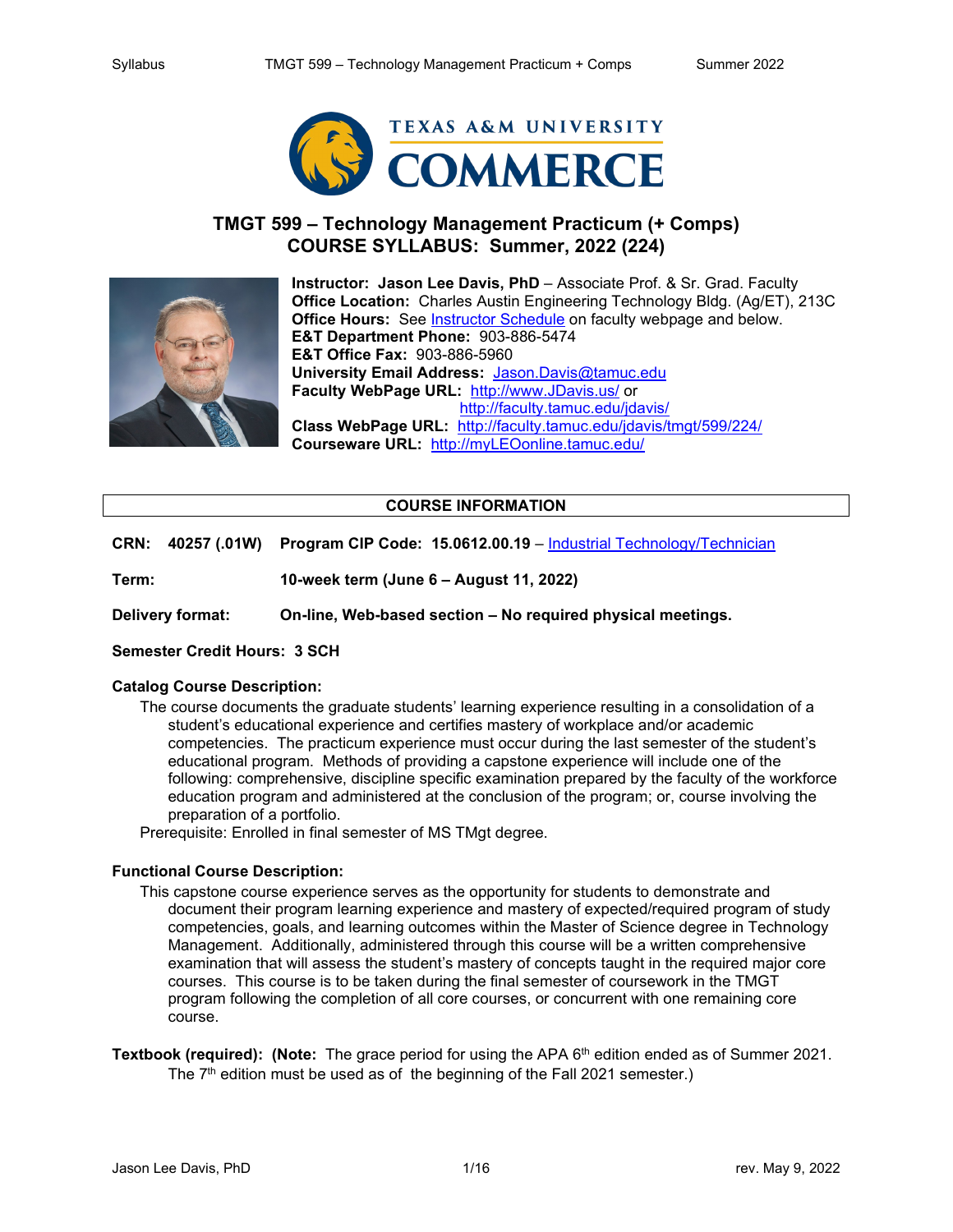| Title:                                                | Publication Manual of the American Psychological Association, 7 <sup>th</sup> edition (2020) |                   |           |                                           |
|-------------------------------------------------------|----------------------------------------------------------------------------------------------|-------------------|-----------|-------------------------------------------|
| Author:                                               | American Psychological Association                                                           |                   |           |                                           |
| # Pages:                                              | 428 pages                                                                                    |                   |           | <b>ISTENTA A</b>                          |
| <b>Availability:</b>                                  |                                                                                              |                   |           |                                           |
| Format                                                | APA Item#                                                                                    | <b>ISBN-13</b>    | List \$US |                                           |
| Softcover:                                            | 4200074                                                                                      | 978-1-4338-3216-1 | \$31.99   |                                           |
| <b>Spiral Bound:</b>                                  | 4200076                                                                                      | 978-1-4338-3217-8 | \$44.99   | <b>PUBLICATION</b>                        |
| Hardcover:                                            | 4200075                                                                                      | 978-1-4338-3215-4 | \$54.99   | lanual                                    |
| (A quick web search can reveal much cheaper sources.) |                                                                                              |                   |           | of the American Psychological Association |
| <b>Publisher:</b>                                     | American Psychological Association                                                           |                   |           |                                           |

## **Course/Program Student Learning Outcomes:**

Graduates of the Master of Science in Technology Management program at Texas A&M University-Commerce will...

- 1. evaluate and defend leadership and organizational strategies associated with technologyintensive enterprises;
- 2. summarize and explain organizational development and strategies common to technologyintensive enterprises;
- 3. formulate and assemble component ideas in order to successfully execute a project plan; and
- 4. analyze information in order to formulate effective solutions.

**IMPORTANT NOTICE!!! Grading policies and requirements identified in this syllabus will be followed in this course with all students held to an identical standard. If you do not agree with any requirement herein, believe any of them to be "unfair" or "unreasonable," or believe that less should be expected of you than your classmates to earn a comparable grade, you should IMMEDIATELY DROP this course and reevaluate your dedication to academic integrity and success!**

## **MASTER'S COMPREHENSIVE EXAMINATION**

**Final Comprehensive Examination for the Master's Degree - NOT for course credit**

*Refer to Texas A&M University-Commerce Procedure [11.99.99.R0.13 Examinations for Graduate Degrees.](http://www.tamuc.edu/aboutUs/policiesProceduresStandardsStatements/rulesProcedures/11centersDegreesPrograms/graduate/11.99.99.R0.13.pdf)*

- **Date Due: Friday, June 24, 5:00pm CT**. Late submissions will not be accepted, an automatic "F" will be assigned on Comps, and you will be ineligible to graduate in the current term. You should, however, remain enrolled in and complete the course.
- All master's degree candidates must satisfactorily pass a comprehensive examination covering course work within their master's degree program of study. For candidates pursuing the Master of Science Degree in Technology Management, the comprehensive examination will be a written response to a provided scenario and submitted online. The questions on the examination are designed to allow you demonstrate an appropriate level of competency in the Program Student Learning Outcomes listed above. The Comprehensive Examination is a requirement exclusive of any specific course and is therefore not counted for credit in this, or any other course. Evaluation of the comprehensive examination will be conducted by an advisory committee in the Department of Engineering &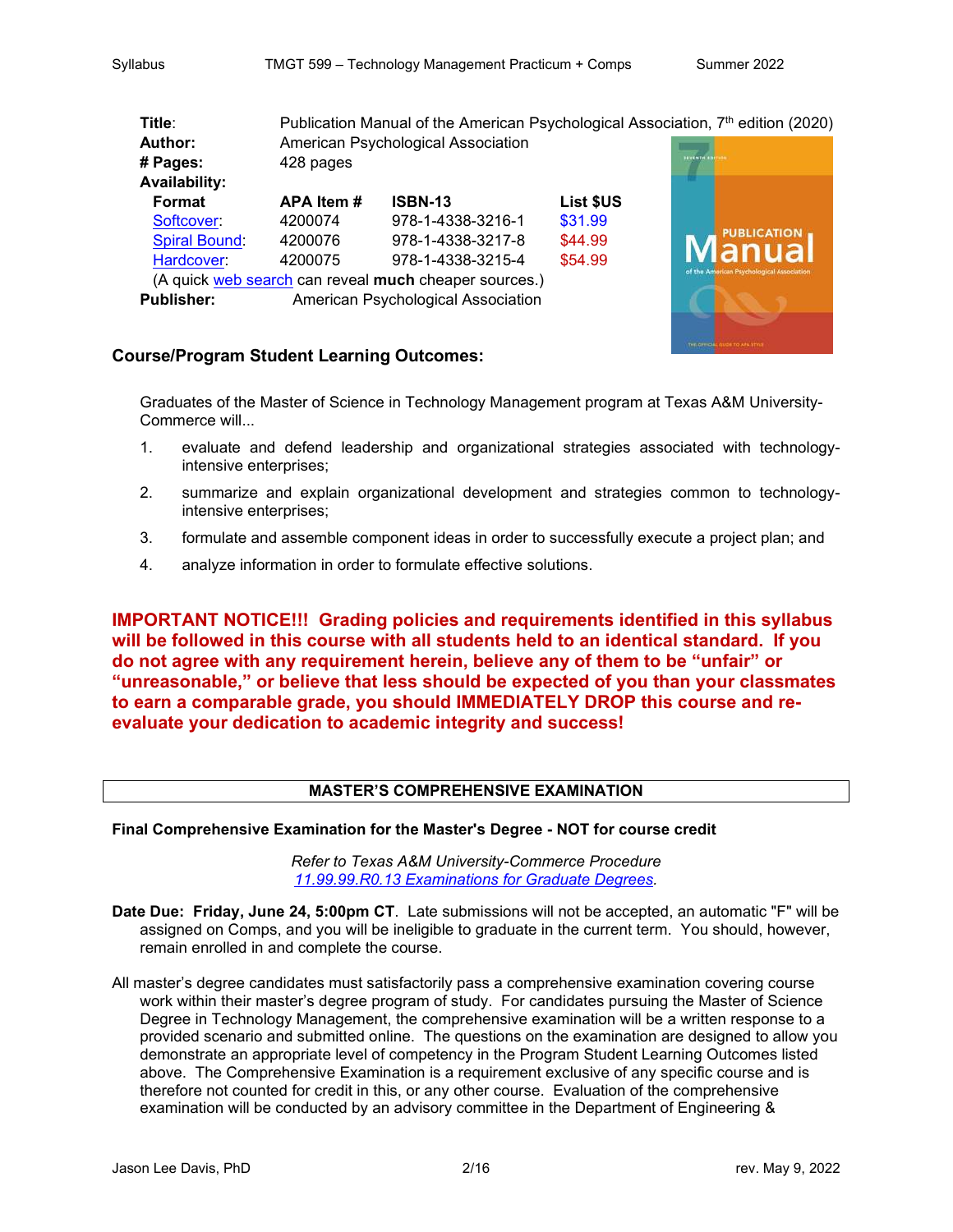Technology and the final student grade will be recorded as PASS or FAIL. TurnItIn will be utilized to identify a similarity score for Comps submissions as an indication of originality of content. As the Comps Exam is intended to demonstrate the **candidate's** knowledge and understanding, the similarity score should be extremely low (at or near 0%). Only similarity detected in the student responses will be considered in the percentage of similarity. Similarity arising from the detection of the question segments, required formatting components, and reference lists will be manually deducted to determine the actual content similarity score. A similarity score in excess of 15% is considered questionable and will be reviewed for plagiarism. A similarity score exceeding 33% will be considered plagiarized work, either by virtue of intentional academic dishonesty or a lack of basic citation and reference skills expected and required of a master's graduate, and will result in an automatic FAIL on Comps, unless a committee evaluation for plagiarism shows clear evidence to the contrary. The committee's decision is final. A candidate who fails the comprehensive examination must complete whatever further courses or additional study that are stipulated by the advisory committee. This additional work must be satisfactorily completed, and the comprehensive examination must be taken again and passed before the student will be eligible for graduation. If failed, a second comprehensive examination attempt may NOT be made during the same semester. The student must re-enroll in TMGT 599 in a future term to retake the Comps a second time. To ensure the continued validity and integrity of the examination process, department and program procedures prohibit faculty from disclosing or discussing the details of exam responses with students. Requests for meetings to discuss comps responses will be declined by faculty. Any feedback deemed appropriate and approved by the program committee will be disclosed as warranted via the comprehensive exam coordinator.

The Master of Science Degree in Technology Management Comprehensive Examination is administered as a component of this course but is a program requirement exclusive of any specific course and as such the results will not be calculated in the final student grade for this course. Likewise, assignments in this course do not count toward any comprehensive examination requirement. Passing or failing either TMGT 599 or the Comprehensive Examination does not affect the other.

**Completed comprehensive examination responses MUST be submitted to the designated location by the due date/time specified. No late submissions will be accepted. Failure to submit comps as and when required will result in an AUTOMATIC FAILURE of the exam and graduation will not be approved for the present term.**

## **COURSE REQUIREMENTS**

#### *Course-Credit Activities*

# **Course Case Study Project** – Value 250 points.

*Due before midnight, Wednesday, Week 9*

Following completion of the Master's Comprehensive Examination, the major course project(s) will begin. This activity will require extensive outside readings and research on specific topics identified in the assignment guidelines. It is a reasonable expectation that skills and tools used throughout the program will be utilized in the production and delivery of the project(s). Original scholarly project(s) are to be created based on the specific assignment criteria.

Assignment specifics will be provided in the class at the time of project commencement.

Topics and scope for the Course Project(s) may be intentionally derived from or related to research agendas of university faculty members. Literature Reviews, or other project components, of sufficient quality could be selected by appropriate faculty for incorporation into professional manuscript(s) for publication. If an individual's work is selected by a faculty for such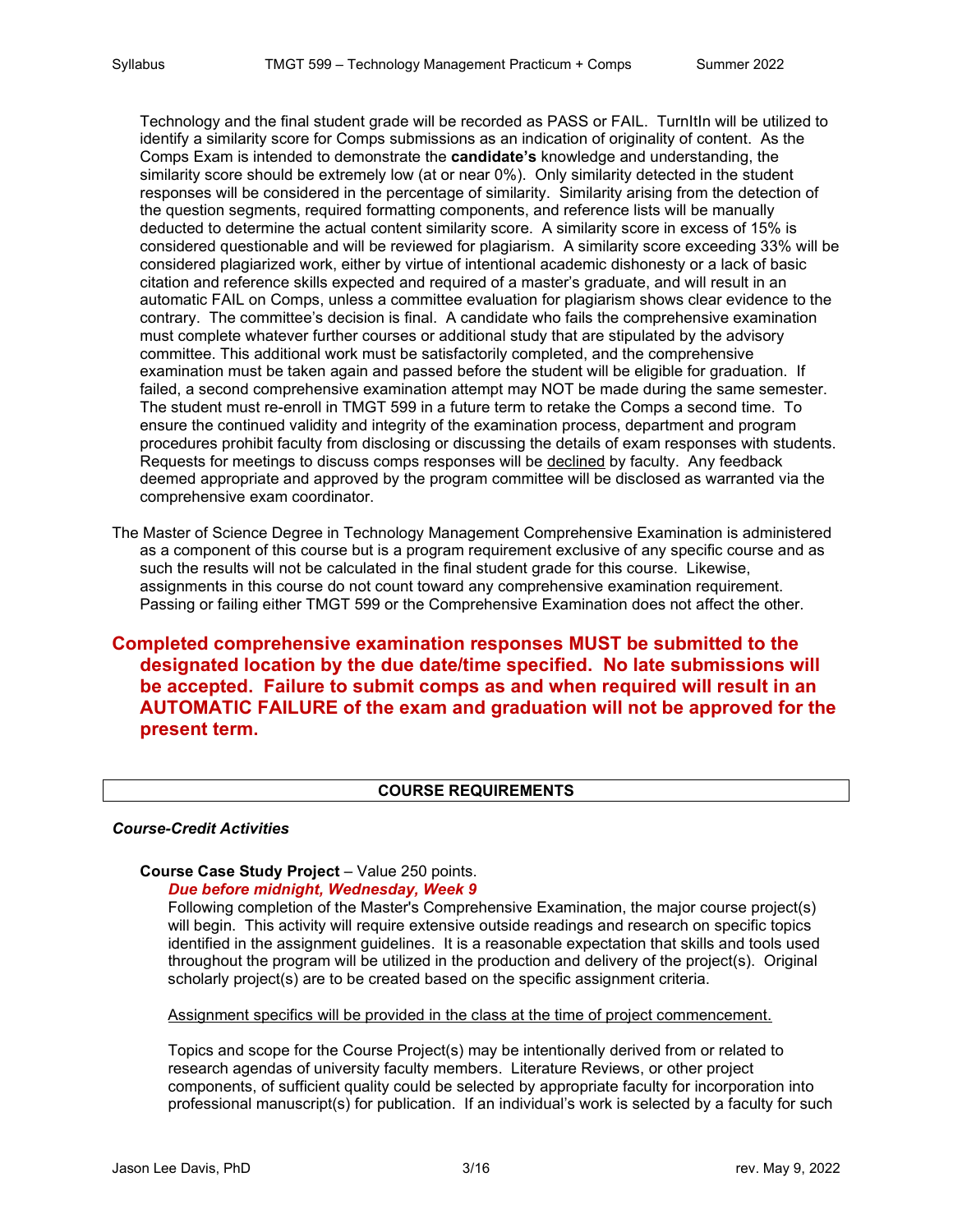inclusion, the faculty member may contact the student and co-authorship of the manuscript, or appropriate acknowledgement, will be offered as warranted by degree of substantive individual contribution to the content of the final work.

#### *Grading*

Course Case Study Activity 250 points

#### *Final Letter Grade via Points Earned – 250 points possible*

| <b>Total Points Earned</b> | %         | <u>Grade</u> |
|----------------------------|-----------|--------------|
| $223.8 - 250$              | 89.5-100  | А            |
| $198.8 - 223.7$            | 79.5-89.4 | B            |
| $173.8 - 198.7$            | 69.5-79.4 | C            |
| $148.8 - 173.7$            | 59.5-69.4 | D            |
| < 148.8                    | < 59.5    |              |

Note: The point ranges identified here take traditional rounding based on a maximum score of 100% into account. (e.g. 223.5, 223.6, & 223.7 round to a "B". 223.8 & 223.9 round to an "A".)

Your instructor genuinely desires to see all students perform exceptionally well and earn a passing grade in this course. Likewise, your instructor also firmly believes in a student's right to fail, and shall not deny you that right should you so choose to earn that grade by virtue of your performance, or lack thereof, in this course. **YOU** determine your grade in this course by your performance, **NOT** the instructor!

#### *Non-credit Activities (other than Comps)*

Certain activities may be required as part of the course but not be entered in the gradebook as credit activities. Such activities could include the introduction and roster photo posting, course intro activity, or other related activities. Although not conducted for credit, completion of certain activities may be required as internal prerequisite activities before proceeding to the creditearning activities is permitted. For example, an initial prerequisite quiz/acknowledgements covering the syllabus, academic honesty requirements, and other general course understandings will be administered requiring a score of 100% before further advancement in the course is permitted.

#### *Assignment Submissions*

- **Assignments MUST be submitted in the designated location to be considered submitted. (e.g. – If you upload a document to a location other than that in which it is required to be uploaded, it is NOT submitted. If a project link is posted or shared anywhere other than the required, designated location, it is NOT submitted.) Assignments MUST be completed and correctly submitted by the designated due dates and shared as required to be considered for full credit.** Submitted work must be readable and printable using the native format of software specifically identified for use in the course, a commonly available Microsoft product (included in Office Suite), or Adobe Acrobat (.pdf format). Any other formats will not be accepted without prior approval. Students must retain electronic copies of all submitted works and have available for resubmission should unforeseen technical circumstances warrant.
- The writing and reference formatting style identified in the current edition of the *Publication Manual of the American Psychological Association* (APA) is required for use on written assignments in this course and all courses offered within the TAMU-C Department of Engineering & Technology.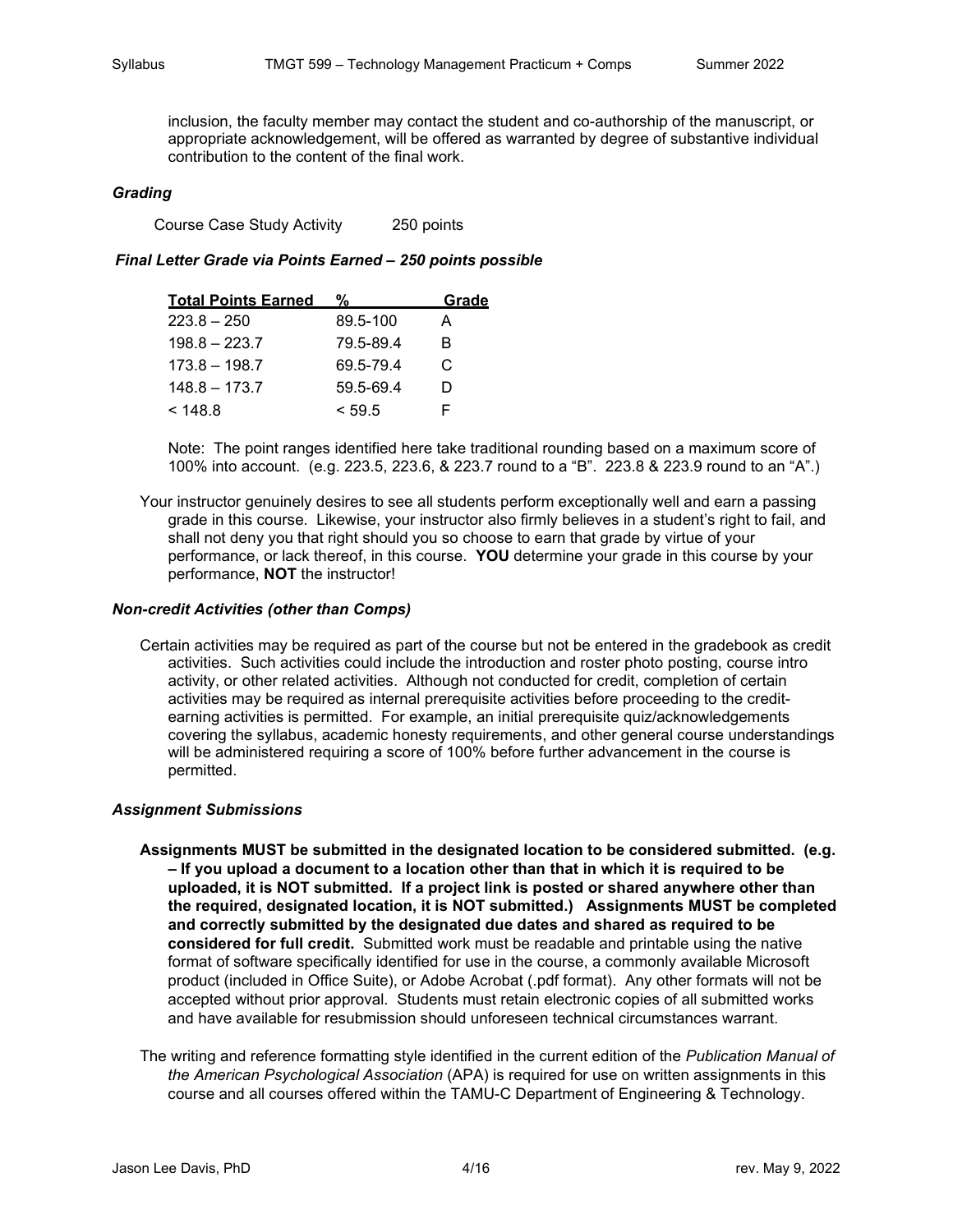The most critical aspect of writing with APA in this course is the observation of correct citation and reference requirements. Failing to properly cite the work of others constitutes plagiarism, an act of academic dishonesty resulting in disciplinary action. The approved TMGT Manuscript Guide provides program specific information on required and allowed variations from APA Style. These two sources are essential references in preparing written assignments for submission. Only specific assignment instructions supersede these established formatting and style requirements.

- In the workplace, you are expected to produce documents that are clear, error-free, and visually effective in communicating the intended message. All work submitted for credit in this course must also satisfy these general professional expectations as well as be appropriate for the specific purpose and audience for which the communication is intended. Quality of work will be reflected in the assignment scores.
- All coursework, excluding Comps, must identify the student and contain an appropriate assignment identifier within the document. Submissions without this required information will earn a grade reduction for that activity. This is part of "following instructions" and meeting the requirements of the course.

Electronic file submissions MUST conform to the following naming conventions if not specified otherwise in the assignment guidelines:

LastName,FirstName–Course Prefix&Number–Activity ID.FileExtension (no spaces in filenames)

#### Examples:

Einstein,Albert-TMGT599-Assignment.pdf Tesla,Nikola-TMGT599-CourseProject.doc Feynman,Richard-TMGT599-CaseStudy.docx

- Important: Files uploaded into the LMS should NOT contain special characters such as the pound symbol (#). Attempting to upload a file with a restricted character could result in an error and failure of the upload process. For example, use Assignment1 rather than Assignment#1 in your filename.
- Note: Specific assignment instructions may supersede certain requirements specified in this section. Follow assignment-specific instructions for maximum credit eligibility.
- As you conduct outside readings and research, be familiar with the requirements of this course. As you read, take notes of points that you may wish to include in your assignment responses. After you have read and researched your source materials, review each assignment and begin to organize your thoughts as to the most effective, complete and concise response. Write a draft first, then read, **think,** and make necessary revisions. Repeat this process as many times as you need in order to produce **your best** response. Be careful of format, word usage, spelling, grammar and be sure to cite your sources, if applicable. Additionally, I will be looking for evidence that you have conducted outside readings and research and that you understood what you read. Write to your intended audience and at a level they can understand. Refer to the **MS-TMGT Manuscript/Assignment Guide** and **APA 7th ed. Style Manual**.

#### *Timely submission of assignments*

**Assignments MUST be completed and submitted by the designated due dates, in the designated location. Some assignments may not be accepted late, for any credit. When**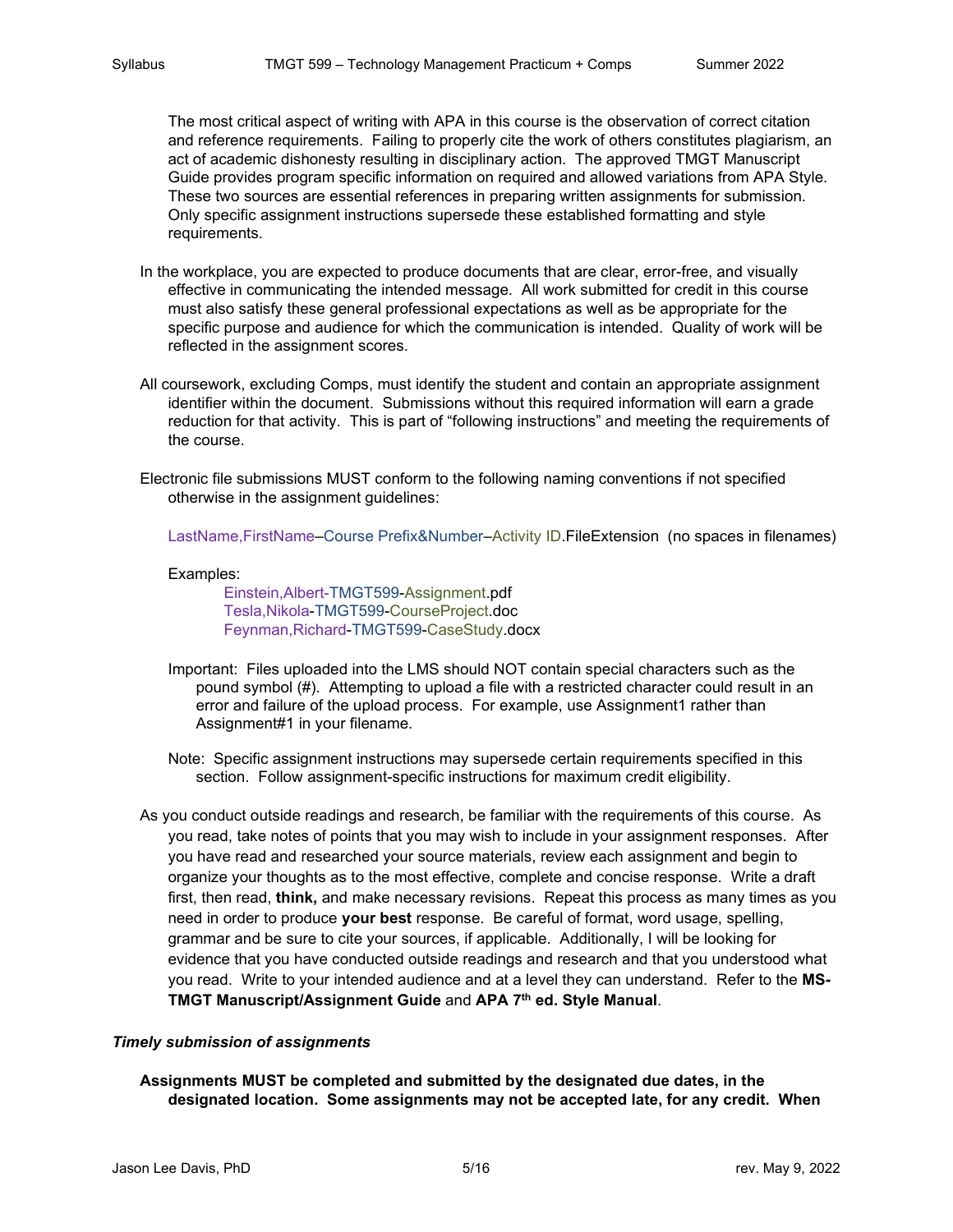**eligible for late submission, full credit cannot be earned by late or incomplete assignments. Assignment credit is reduced by 10% of its value, or up to this amount at the instructor's discretion, for each day late if submitted after the posted due date/time.** (e.g. Assignments lose all of their value at 10 days past due.) Further, **late assignment submissions may be rejected** at the instructor's discretion. A challenge of the late acceptance policy above will likely result in the outright and immediate rejection of a late submission. Unless indicated otherwise, assignments may be submitted early; however, students should be aware that this does not imply that assignments will be graded prior to the assignments' due date as assignments are typically evaluated as a group once all submissions have been received. All times specified in the course are in the Central Time Zone.

Due-dates may be listed in multiple locations throughout the course to assist you in keeping deadlines; however, the **Class Schedule**, available on the class public webpage, and embedded on the Schedule/Calendar page in the courseware, is the primary and definitive reference for official due-dates for class assignments. The calendar should be referenced for due-date confirmation on all assignments and in the event of any discrepancy between documents or date references within the course, the dates provided on the **official Class Schedule** will take precedence and be enforced. In the event circumstances warrant a modification of the due-date of an assignment, the change will be announced in a prominent location in the course (the Virtual Classroom or Announcement section) and the Class Schedule will be updated accordingly. Should you find a discrepancy of dates within the course, please notify the instructor as to its exact location so it can be corrected.

## *Make-up and extra credit assignments*

## **No make-up, extensions, resubmissions, or extra credit assignments are available in this course.** Credit is earned exclusively by completing the required activities, as assigned, and submitting them by the due date, in the designated location.

## **ASSESSMENT OF PROGRAM OUTCOMES**

The Comprehensive Examination responses will also be utilized to assess the program outcomes identified in the Course/Program Student Learning Outcomes in the Course Information section above. This assessment of Institutional Effectiveness is programmatic in nature and results are not reflected in course grades.

## **TECHNOLOGY REQUIREMENTS**

## *General Technology Requirements*

This is an online course; thus, access to a modern computer with a reliable, high-speed, Internet connection is required. You must also have sufficient administrative authority on your computer to download, install, and run the necessary software applications. Below are the technical requirements…

LMS Requirements: <https://community.brightspace.com/s/article/Brightspace-Platform-Requirements>

LMS Browser Support:

[https://documentation.brightspace.com/EN/brightspace/requirements/all/browser\\_support.htm](https://documentation.brightspace.com/EN/brightspace/requirements/all/browser_support.htm)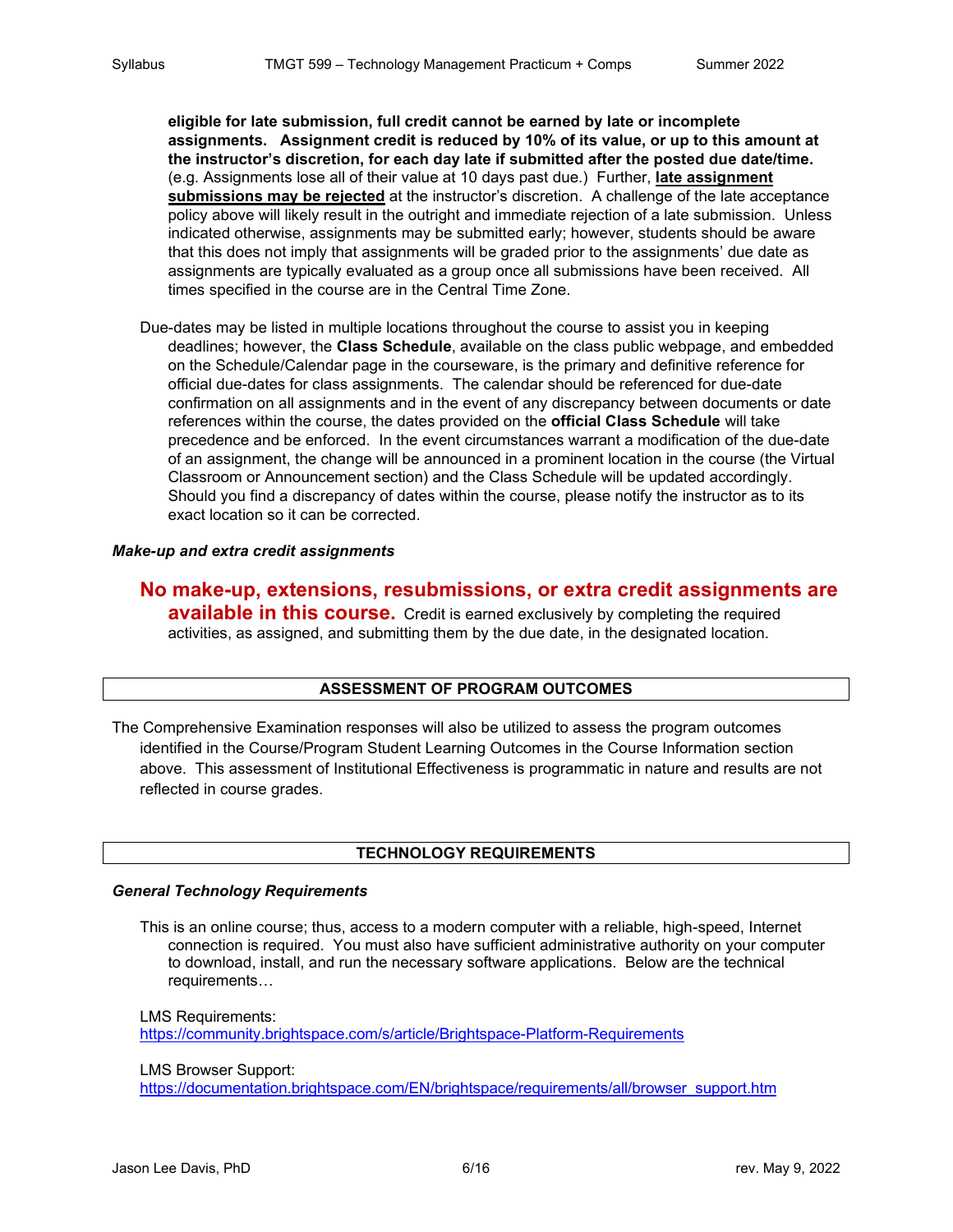YouSeeU Virtual Classroom Requirements:

<https://support.youseeu.com/hc/en-us/articles/115007031107-Basic-System-Requirements>

#### *Course-specific Software/Hardware/Peripherals*

Students will make use of the following software application to complete course assignments:

MS Word

## **ACCESS AND NAVIGATION**

- This course will be facilitated using Desire 2 Learn (D2L) Brightspace, the Learning Management System (LMS) used by Texas A&M University-Commerce. The university refers to this on-line course environment as "myLeo On-line." To get started with the course, access myLeo On-line through your myLeo Portal, or go directly to: [http://myLEOonline.tamuc.edu/](http://myleoonline.tamuc.edu/)
- You will need your Campus-Wide ID (CWID) and password to log in to the course. If you do not know your CWID or have forgotten your password, contact the Center for IT Excellence (CITE) at 903.468.6000 or [helpdesk@tamuc.edu.](mailto:helpdesk@tamuc.edu)
- To participate in the online course environment, login to the course in myLeo On-line and follow the instructions provided in the course. Instructions, project guidelines, and relevant resources will be provided as needed throughout the course. The Virtual Classroom should be monitored and contributed to regularly. Special announcements or instructions may also be placed in the Announcements, the Virtual Classroom, or sent directly to your Leo email, which should be monitored regularly throughout your enrollment at TAMU-C.
- **Note:** Personal computer and internet connection problems do not excuse the requirement to complete all course work in a timely and satisfactory manner. Each student needs to have a backup method to deal with these inevitable problems. These methods might include the availability of a backup PC at home or work, the temporary use of a computer at a friend's home, the local library, office service companies, coffee shop, a TAMUC campus open computer lab, etc.

#### **COMMUNICATION AND SUPPORT**

#### *Interaction with the Instructor*

The instructor is available via a variety of avenues. The best path depends on the nature of the content you wish to convey or ask. If you have a general question about the class content, the syllabus and course materials are provided within the courseware environment and may already provide the answer you seek. If you have a question or comment of the nature that would be presented in a traditional classroom environment, please do so in the Virtual Classroom so that others might benefit from and participate in the exchange. If you know the answer to a fellow student's question, please respond. Personal content involving grades, progress, etc. should be addressed with me via private e-mail: [Jason.Davis@tamuc.edu](mailto:Jason.Davis@tamuc.edu). Your name, CWID, and course number (if regarding a specific course) **must** be included in any and ALL electronic correspondence. All class related E-mail correspondence must have the following in the subject line:

TMGT 599 - *First Name Last Name, subject of correspondence*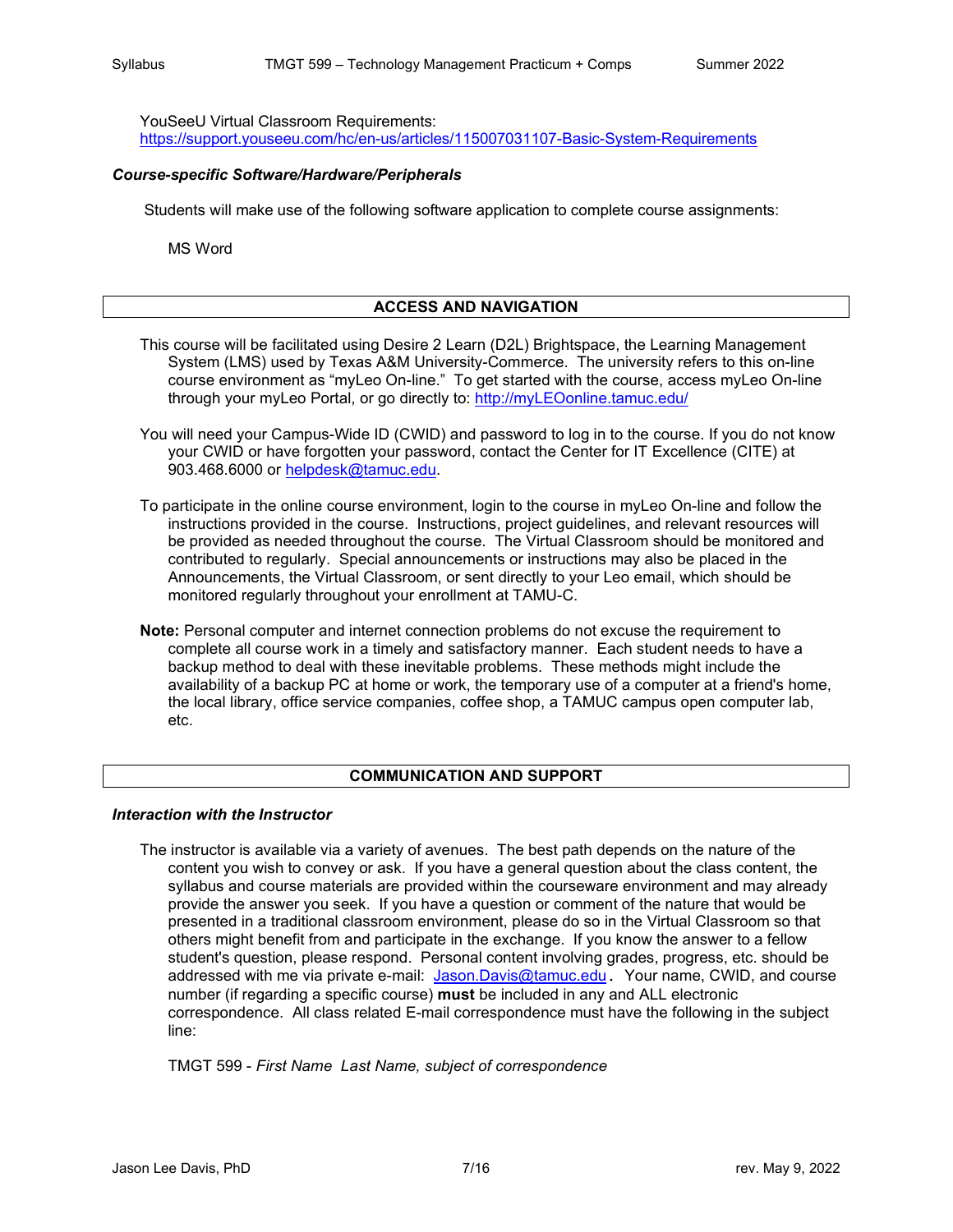To help ensure the safety, health, and well-being of our colleagues and students during the active Coronavirus pandemic, advising and course activities will be conducted via on-line means, to the extent possible. Email is the preferred means of communication and if email proves to be insufficient for communication on a particular topic, an on-line meeting may be coordinated. Note that telephone and voice mail contact are not an appropriate or reliable means of contacting the instructor as the line and voice mailbox are not actively monitored.

## *D2L Brightspace (MyLeo On-line) Technical Support*

## **Need Help?**

- **Student Support -** If you have any questions or are having difficulties with the course material, please contact your Instructor.
- **Technical Support -** If you are having technical difficulty with any part of Brightspace, please contact Brightspace Technical Support at 1-877-325-



7778 or click on the **Live Chat** or click on the words "click here**"** to submit an issue via email.

**System Maintenance -** Please note that on the 4th Sunday of each month there will be System Maintenance which means the system will not be available 12 pm-6 am CST.

#### *Writing Assistance*

Both on-site and online writing assistance is available through the University Writing Center. The Writing Center is dedicated to helping writers take advantage of all opportunities for learning inherent in the writing process; to that end, center tutors can assist writers at any stage of the writing process. By working with students one-on-one or in small groups, tutors can help writers analyze the rhetorical demands of the writing task, generate and focus ideas at the prewriting stage, ensure they are addressing the writing assignment directly and effectively, elaborate and rework a rough draft after hearing the writer read the draft aloud, discover their strengths and weaknesses in a particular rhetorical context, strengthen arguments, spot weak rhetorical choices and make more effective choices, and address formatting or other surface-level concerns. At no point do center tutors write these papers for the students. All writers working in the Writing Center maintain control of their work; tutors simply offer support and feedback and ask questions they may not have been asking themselves (or may not have even known to ask themselves).

For more information refer to the Writing Center's web pages at:

[http://www.tamuc.edu/academics/colleges/humanitiessocialsciencesarts/departments/literatureL](http://www.tamuc.edu/academics/colleges/humanitiessocialsciencesarts/departments/literatureLanguages/writingCenter/default.aspx) [anguages/writingCenter/default.aspx](http://www.tamuc.edu/academics/colleges/humanitiessocialsciencesarts/departments/literatureLanguages/writingCenter/default.aspx)

#### *Other Questions/Concerns*

Contact the appropriate TAMU-C department relating to your questions/concern. If you are unable to reach the appropriate department with questions regarding your course enrollment, billing, advising, or financial aid, please call 903-886-5511 between the hours of 8:00 a.m.- 5:00 p.m., Monday through Friday.

## **COURSE AND UNIVERSITY PROCEDURES/POLICIES**

## *Student Guidebook*

The current [Student Guidebook](http://www.tamuc.edu/student_guidebook/Student_Guidebook.pdf) is available here: http://www.tamuc.edu/student\_quidebook/Student\_Guidebook.pdf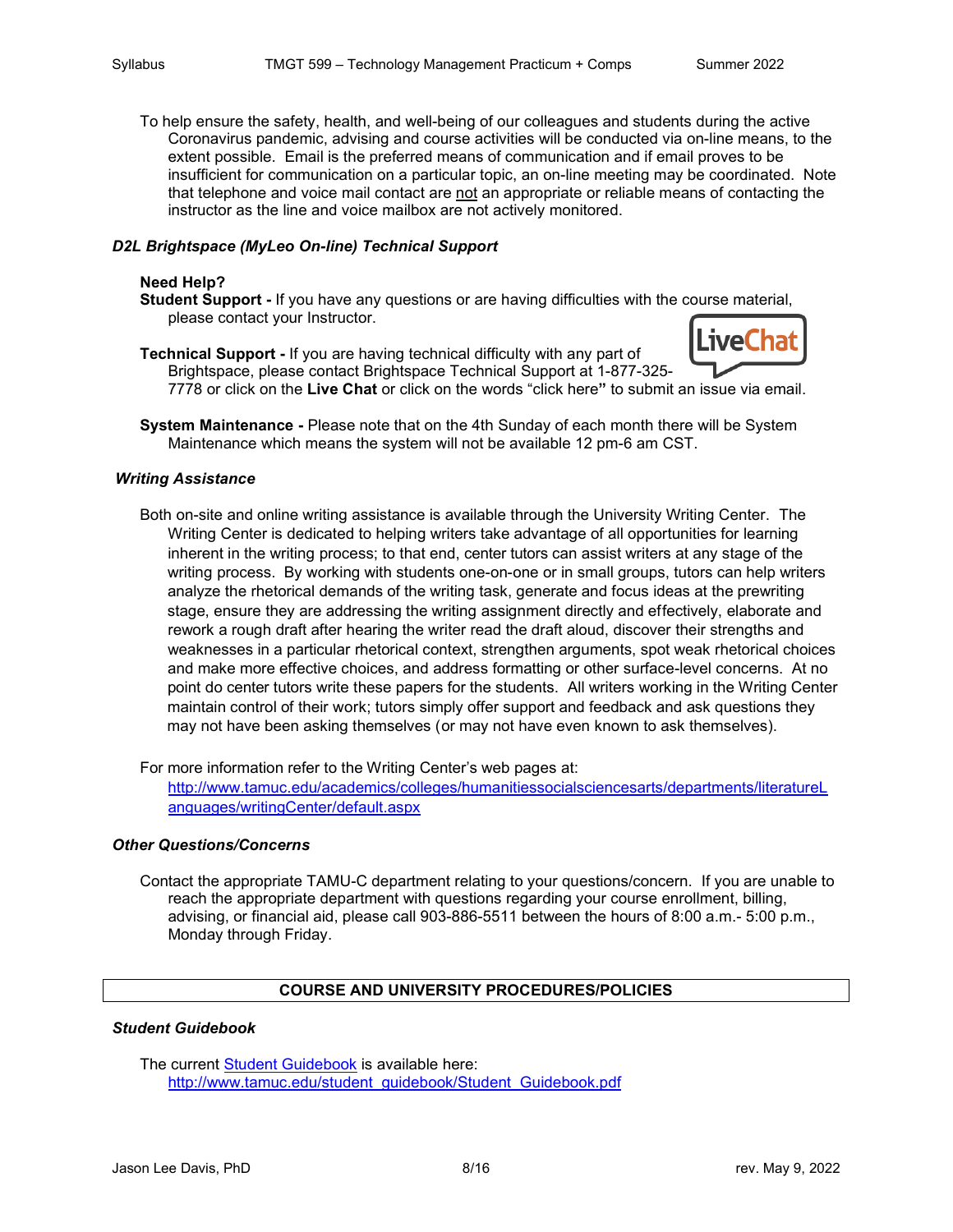## *Academic Honesty Policy*

- Texas A&M University-Commerce does not tolerate **plagiarism** and other forms of academic **dishonesty**. Plagiarism represents disregard for academic standards and is strictly against University policy. Plagiarized work can result in a "0" on a given assignment(s) or an "F" for the course as well as further administrative sanctions permitted under university procedures. You may discuss course work and other course materials with fellow students (except during tests), but it is inappropriate to have another student, or anyone else, do your course work or provide you with any portion of it. Further, assignment responses written by or purchased from a thirdparty writer may not be submitted in part or whole to satisfy assignment requirements.
- Conduct that violates generally accepted standards of academic honesty is defined as academic dishonesty. "Academic dishonesty" includes, but is not limited to, plagiarism (the appropriation or stealing of the ideas or words of another and passing them off as one's own), auto-plagiarism (duplicate submission of single work for credit in multiple or repeated classes), patch-writing (attempting to paraphrase by replacing selected words at intervals within a quotation with words of similar meaning), cheating on exams or other course assignments, collusion (the unauthorized collaboration with others in preparing course assignments), forgery (representing yourself as some else on a document, signing a roster on another student's behalf, soliciting or conspiring to commit a written misrepresentation of identity, etc.), and abuse (destruction, defacing, or removal) of resource material. All works submitted for credit must be original works created **by the scholar** uniquely for the class. Works submitted are subject to submission to TurnItIn, or other similar services, to verify the absence of plagiarism. Consequences of academic dishonesty may range from reduced credit on the plagiarized assignment to petition for removal from the academic program or institution, depending on the circumstances and extent of the violation; however, in typical instances, an automatic F on the assignment is considered appropriate as a minimum consequence. For additional information on the obligations and consequences regarding plagiarism and academic dishonesty, refer to the University Procedure [13.99.99.R0.10 Graduate Student Academic Dishonesty.](http://www.tamuc.edu/aboutUs/policiesProceduresStandardsStatements/rulesProcedures/13students/graduate/13.99.99.R0.10.pdf) [http://www.tamuc.edu/aboutUs/policiesProceduresStandardsStatements/rulesProcedures/13stud](http://www.tamuc.edu/aboutUs/policiesProceduresStandardsStatements/rulesProcedures/13students/graduate/13.99.99.R0.10.pdf)

[ents/graduate/13.99.99.R0.10.pdf](http://www.tamuc.edu/aboutUs/policiesProceduresStandardsStatements/rulesProcedures/13students/graduate/13.99.99.R0.10.pdf)

- Assignments and questions utilized in coursework and examinations are to be considered the intellectual property of the instructor and the university, with applicable copyright restrictions, and MAY NOT be distributed or shared outside the class. This includes the distribution of content to other students not currently enrolled in the class and the uploading of course content to external databases or third party, commercial websites. Any student doing so may be held accountable as a violation of academic honesty.
- Also, be aware that the statute of limitations for penalties for plagiarism does not end upon the completion of the course or even upon graduation. If an instance of plagiarism is found anytime after the completion of the course, the course grade is subject to change accordingly and any awarded degree utilizing the course is subject to revocation.

## *Avoiding Plagiarism*

To avoid plagiarism, an individual must give credit whenever they:

- a) use another individual's idea, opinion, or theory;
- b) use facts, statistics, graphs, and drawings that are not common knowledge;
- c) use quotations of another individual's spoken or written words; or
- d) paraphrase another individual's spoken or written words.

Any works referenced must be properly cited and referenced in accordance with APA 7<sup>th</sup> edition style.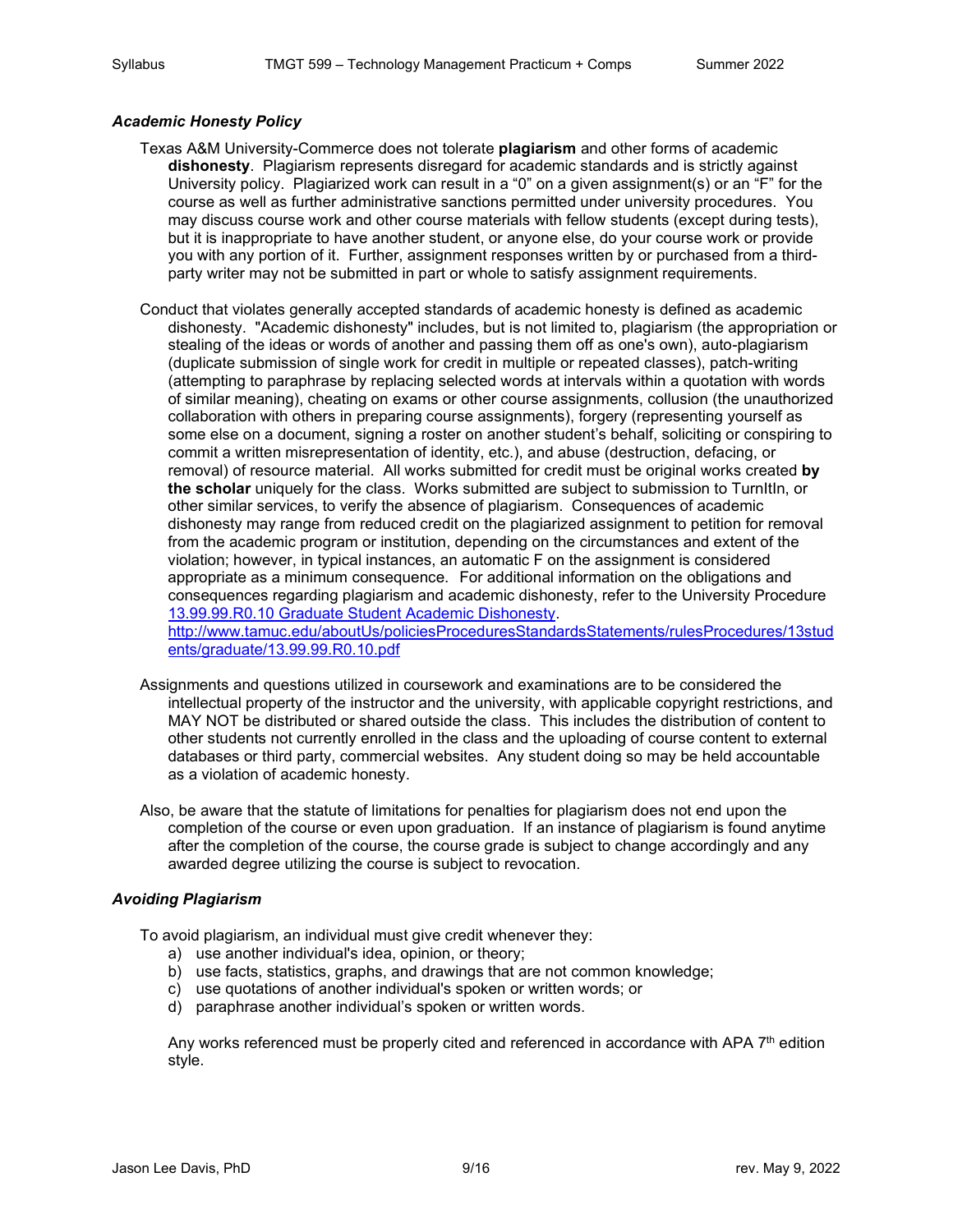Web resources for additional reference regarding what constitutes plagiarism and how to avoid it include:

<http://www.plagiarism.org/> <http://www.unc.edu/depts/wcweb/handouts/plagiarism.html> http://www.indiana.edu/~wts/pamphlets/plagiarism.shtml

An excessive Similarity Score, as indicated by TurnItIn or similar plagiarism detection tool, on any written assignment, including Comps or the Course Project, is an indication of either Academic Dishonesty OR a lack of acceptable knowledge regarding how to properly credit sources. Neither of these is acceptable and will lead to an undesirable outcome on Comps, or the course, or both. A Similarity Check Dropbox is provided in the course as a courtesy so that you may submit your work to verify that your similarity score is in an appropriate range BEFORE submitting your final work to the official Dropbox folder designated for the particular activity. You may submit, revise, and resubmit your documents to this Dropbox as many times as necessary to achieve an appropriately low score.

So, what is an appropriate range? As the Similarity Score is an indication of how much of your work can be found in previously published works, the lower the score the better. It is not unusual for students to submit works, particularly on Comps, that score from 0% to 3%. On the other end, if you submit work that shows to be 25% (1/4 or more plagiarized, either intentional or due to improperly crediting), expect a serious issue and very likely an F. If your score exceeds 33% (1/3+ plagiarized), expect an F on the activity as there is simply no excuse for that high of a Similarity Score if you did the work yourself and credited properly.

Here's the general scale based on the recommendations of the Program Advisory Committee:

| 0%-7%           | Excellent (Shoot for the bottom end of this range.)                                                                                                                              |
|-----------------|----------------------------------------------------------------------------------------------------------------------------------------------------------------------------------|
| 8%-14%          | Acceptable                                                                                                                                                                       |
| 15%-24%         | Probably OK, but similarity report will likely be checked to be sure there are no<br>serious issues.                                                                             |
| 25%-32%<br>33%+ | Likely NOT OK, will undergo similarity report evaluation and an F is very likely.<br>Definitely NOT OK, will undergo similarity report evaluation and an F is almost<br>assured. |

Note that TurnItIn may include assignment questions in the similarity analysis which can result in a higher similarity score shown in the submission folder. If this occurs, the score will be manually adjusted by the instructor to remove percentages of similarity detected in assignment questions and reflect only the percentage of similarity detected in student generated responses. This adjustment will be noted in the instructor's official grading spreadsheet and will not be visible in the submission folder.

The university's adopted [Graduate Student Academic Dishonesty procedure](http://www.tamuc.edu/aboutUs/policiesProceduresStandardsStatements/rulesProcedures/13students/graduate/13.99.99.R0.10.pdf) takes a strong stance against violations of academic integrity. This opportunity to check your Similarity Scores prior to final submission will help you to address any issues that might otherwise arise to avoid any undesirable consequences resulting from an unintentional instance of Academic Dishonesty. Documents submitted to the Similarity Check Dropbox will not be collected or graded. Comps and Assignment Documents are not officially submitted, and do not count for credit, until they are posted to the specified location designated for that specific assignment.

#### *Scholarly Expectations*

Work submitted, particularly at the graduate level, is expected to demonstrate higher-order thinking skills and represent the student's best possible effort on the assignment. A student should NEVER ask an instructor what they made on a particular assignment for the purpose of determining how much effort to put into the next assignment. Any effort, on any activity, that is less that the student's best is insufficient and will likely, and rightfully, be reflected in the grade. If a passing grade is desired in this course, it must be demonstrated by virtue of your performance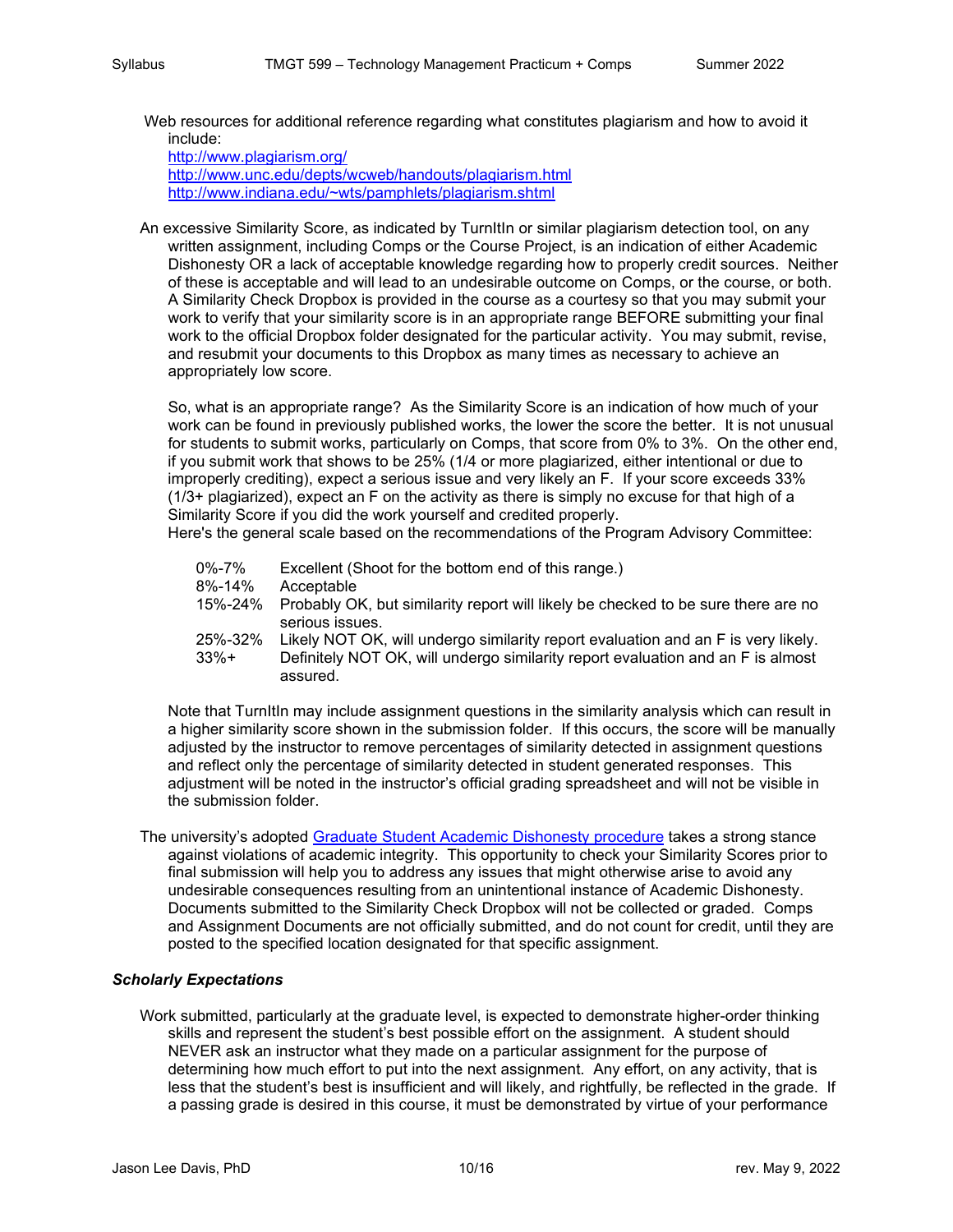throughout the course. Further, work submitted at the graduate level is expected to be of significantly higher quality and created with a significantly higher degree of self-direction than work produced at the undergraduate level.

Students are expected to demonstrate an ability to correctly follow directions and perform in accordance with assignment requirements in terms of content, submission, and timeliness and communicate with the instructor and fellow students in a respectful and professional manner. Grading standards are typically such that failure to adhere to these basic expectations will be reflected in the grade. This is as it should be. A student who does not demonstrate the ability to follow instructions correctly and produce work that meets the identified project standards will not likely earn an A in this course. A grade of A in such case would misrepresent a student's ability to perform at a high standard to a potential employer or supervisor evaluating their transcript.

## *Late Work*

Late Comps submission is not permitted and will result in an immediately failure of the Examination. Course projects and assignments MUST be completed and submitted by the designated due dates. Full credit cannot be earned by late or incomplete course assignments. Assignments can lose up to 10% of their possible value each day late if submitted after the posted due date/time. (e.g. Assignments can lose all their value at 10 days past due.) Further, **late project submissions may be rejected** at the instructor's discretion. If a project incorporates peer review activities requiring that all projects be available at the beginning of the review period, one student will not be permitted to hold up the progress of the entire class and may be taken "out of the loop" if necessary to ensure the forward progress of the class.

#### *Time Commitment (10-week term)*

In a college-level course, it is a reasonable and accepted expectation that a student will spend between three and four hours outside of class for each hour spent in class. This applies to online and blended courses just as it does to a tradition course when determining the total expectation of time that should be spent on a particular course per week, or day in the case of summer or sub-term courses. The activities in this course are based on a ten-week instruction schedule. An understanding of this expectation can help serve as a gauge for you to determine a range of how much time you will need to allow for and devote to each course. The average time commitment range calculation for a ten-week, three Semester Credit Hour (3 SCH) course, such as this one, is show in the table below:

| Average expected time spent<br>on class or class related work. | Minimum expected average<br>time based on 3:1 time ratio. | Maximum expected average<br>time based on 4:1 time ratio. |  |
|----------------------------------------------------------------|-----------------------------------------------------------|-----------------------------------------------------------|--|
| "In" class per class week                                      | 4hr. 00min.                                               | 4hr. 00min.                                               |  |
| "Outside" class per class<br>week                              | 12hr. 00min.                                              | 16hr. 00min.                                              |  |
| <b>TOTAL Weekly Expectation</b>                                | 16hr. 00min.                                              | 20hr. 00min.                                              |  |
| <b>TOTAL Term Expectation</b>                                  | 160hr. 00min.                                             | 200hr. 00min.                                             |  |

## *Attendance*

All students must be active participants in class activities, whether in the classroom or on-line. In online courses, attendance is equated to the demonstration of an active, regular presence in the virtual course environment and appropriate progress toward timely assignment completion. An active presence may be shown through participation in, and contributions to, on-line class discussions and the Virtual Classroom. Regular attendance and assignment submissions are essential for success. If an extended situation arises during the course of the semester that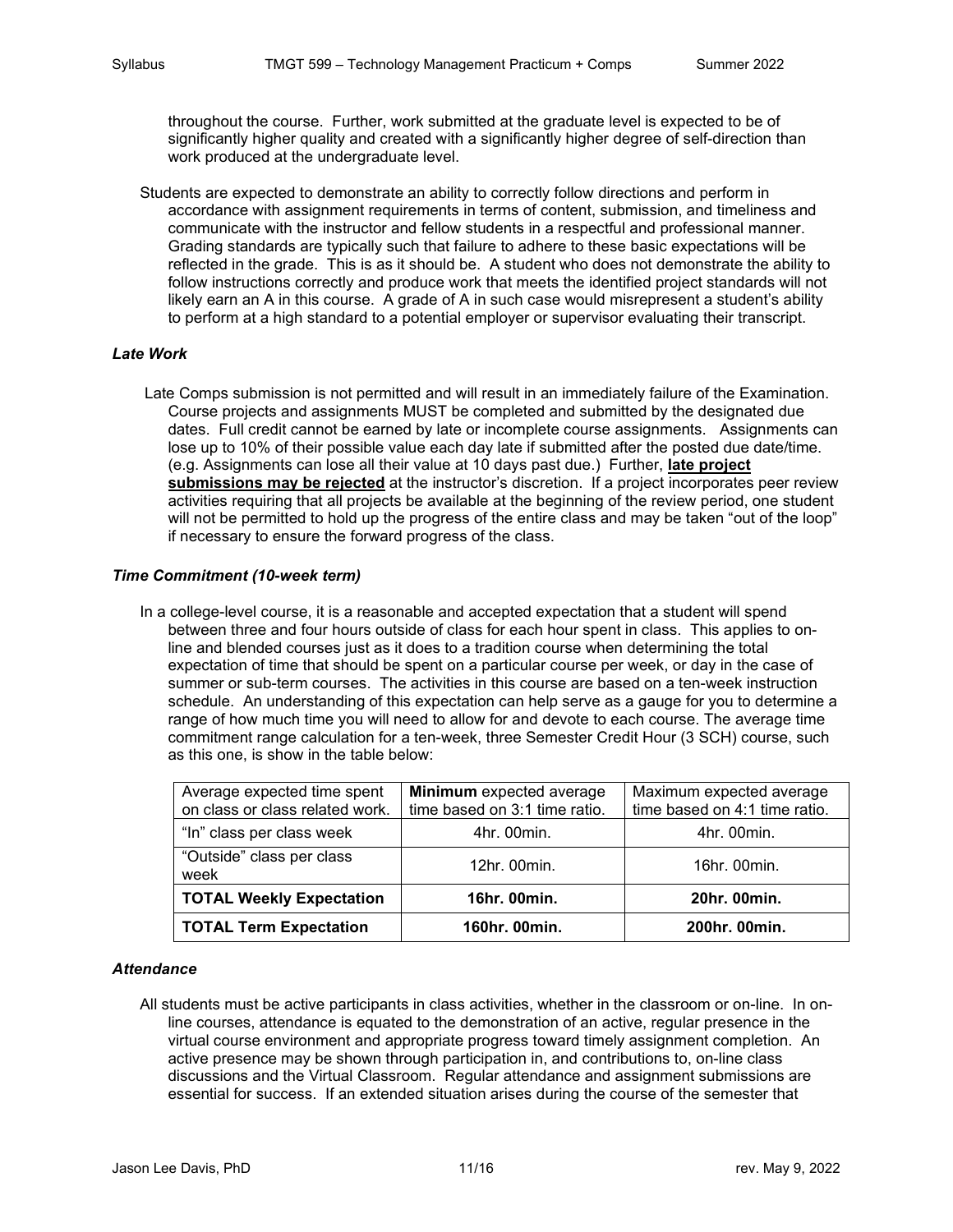prevents you being able to perform to a level allowing you to earn the grade you desire, it may likely be in your best interest to drop the course and re-enroll later. If you're planning an extended trip or vacation, are adversely impacted by an environmental situation, or have any other obligation (engagement, wedding, medical procedure, family matters, etc.) during the semester that will interfere with your ability to participate as necessary to enable the opportunity for your success in the course, this will not be the time for you to take this class. Go ahead, drop the class, enjoy your time away or vacation or take care of any other timely obligations, and reenroll in a semester in which you are ready and able to dedicate the time and effort necessary to be successful in your studies. Bottom line… Academic studies require significant effort and dedication. Either you're all in and committed, or you need to step back until you're ready and able to rise to the challenge.

For more information about the attendance policy please visit the [Attendance](http://www.tamuc.edu/admissions/registrar/generalInformation/attendance.aspx) webpage and [Procedure 13.99.99.R0.01.](http://www.tamuc.edu/aboutUs/policiesProceduresStandardsStatements/rulesProcedures/13students/academic/13.99.99.R0.01.pdf)

<http://www.tamuc.edu/admissions/registrar/generalInformation/attendance.aspx>

[http://www.tamuc.edu/aboutUs/policiesProceduresStandardsStatements/rulesProcedures/13stud](http://www.tamuc.edu/aboutUs/policiesProceduresStandardsStatements/rulesProcedures/13students/academic/13.99.99.R0.01.pdf) [ents/academic/13.99.99.R0.01.pdf](http://www.tamuc.edu/aboutUs/policiesProceduresStandardsStatements/rulesProcedures/13students/academic/13.99.99.R0.01.pdf)

## *Surveys/Course Evaluations*

Your feedback will be requested by Texas A&M University-Commerce during the semester/term regarding your course. *It is important that you take a serious and constructive approach to this activity.* The information gained from you will assist in course evaluation by the university/college/department to ensure that effective learning is taking place within the existing course structure. If changes are indicated, this will help with course re-design and/or other revisions that will make the course more relevant for future students and the employers of graduates.

#### *Drops & Withdrawals (and understanding the difference)*

- **Drop** Removal of the student from one or more courses while remaining actively enrolled in one or more remaining courses in a given semester. A drop must be initiated by the student, with reason, subject to instructor approval, or it may be initiated by the instructor in the case of excessive absences, at the discretion of the instructor. Drop requests **must** be submitted on or before the drop deadline. A student **may not** be dropped from a single course after the drop deadline is passed. Requests to drop a course are submitted via the student's [myLEO](https://leoportal.tamuc.edu/) account.
- **Withdrawal** Elective removal of the student from **ALL** courses in which they are enrolled in a given semester. A withdrawal request must be initiated by the student submitting the official [Withdrawal](https://dms.tamuc.edu/Forms/withdrawalform)  [Form](https://dms.tamuc.edu/Forms/withdrawalform) to the Office of the Registrar on or before the last day to withdraw. Withdrawals cannot be initiated by instructors and do not require instructor approval; however, the student should notify their instructor(s) of their intent **prior** to initiating the withdrawal process.
- During the open registration period at the beginning of the semester, students may add or drop courses without specific authorization (prerequisite requirements and permission-only courses excepted). Should the student determine it to be necessary to drop the course, or withdraw from the semester, it is the student's sole responsibility to submit the proper request **PRIOR** to the official deadlines to complete either of these actions. Drop/Withdrawal requests may **NOT** be submitted through your instructor and informing your instructor of your intent to take either action does not constitute your official request to do so. Instructor approval is required to drop the course after the end of the open-enrollment period and prior to the drop deadline. The student **cannot** be dropped after the drop deadline or withdraw after the withdrawal deadline. (This is university procedure, NOT an instructor decision.) The instructor is **required** to submit the actual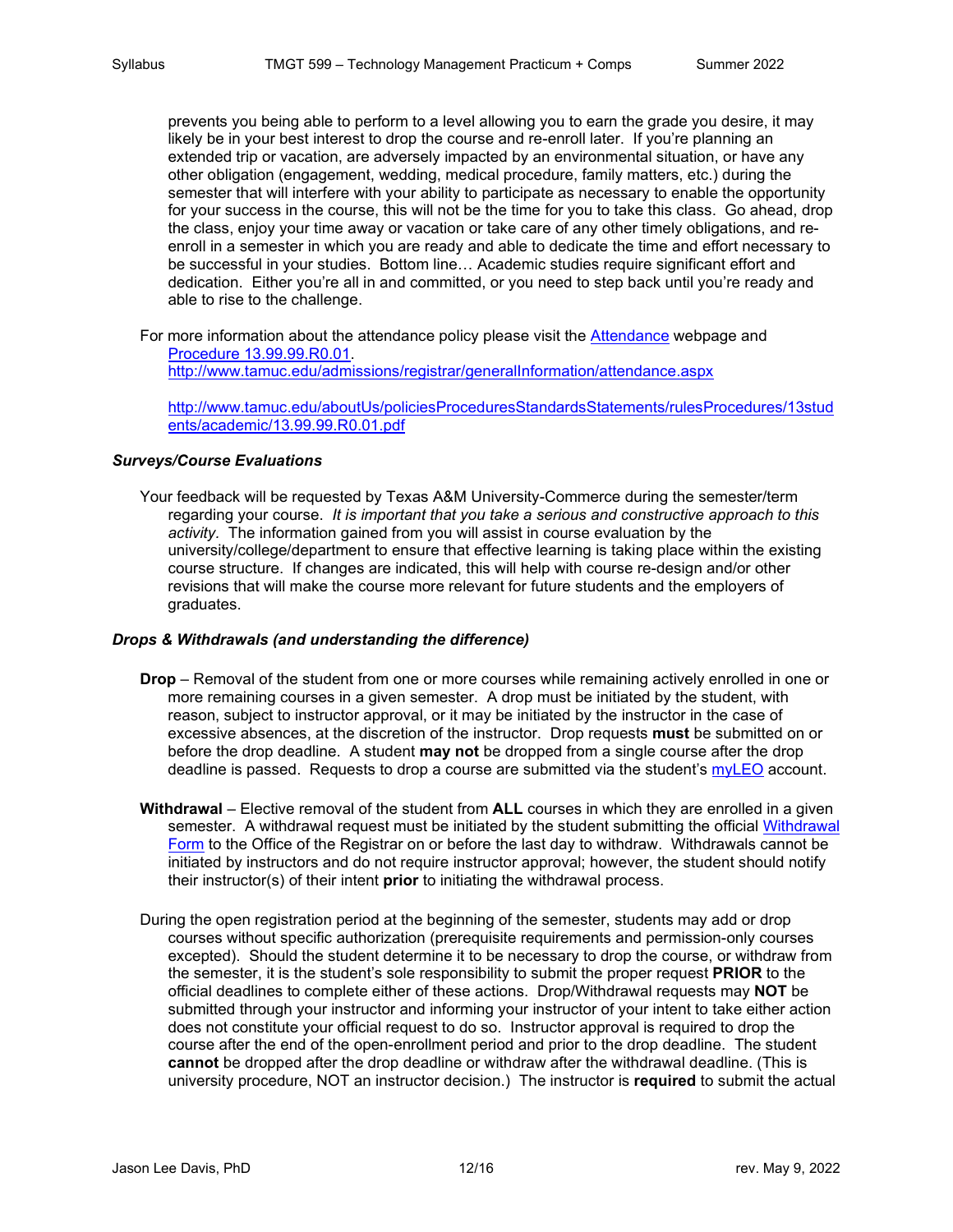grade earned by each student remaining on the official roster after the withdrawal deadline, regardless of the level of grade attainment.

- Important: The student must contact their course instructor and academic advisor to determine what effect the drop/withdrawal will have on their academic progress **prior** to initiating either action.
- The student is responsible for confirming official university dates/deadlines and meeting any and all necessary deadlines pertaining to drops & withdrawals. In the event of a discrepancy between a date provided in the course and a date on the [official university calendar,](https://calendar.tamuc.edu/academic) the date on the official university calendar, or revised date officially announced by the registrar or other authorized university official, will take precedence.

## *Grade of "X" (Incomplete)*

In accordance with the Academic Procedures stated in the TAMU-C Graduate Catalog and [University](http://www.tamuc.edu/aboutUs/policiesProceduresStandardsStatements/rulesProcedures/13students/academic/13.99.99.R0.06.pdf)  [Procedure 13.99.99.R0.06 Computation of Grade Point Averages,](http://www.tamuc.edu/aboutUs/policiesProceduresStandardsStatements/rulesProcedures/13students/academic/13.99.99.R0.06.pdf) "students who because of circumstances beyond their control are unable to attend classes will, **upon approval of their instructor**, receive a mark of X (incomplete) in all courses in which they were maintaining passing grades." The mark of "X" is rarely applicable and will only be considered in strict compliance with University Rules upon submission of complete medical or other relevant documentation. This action is intended to serve as an emergency measure only in the event a qualifying situation occurs after the course's withdrawal deadline date, prior to which a student would be able to withdraw from their courses due to unforeseen circumstances. The maximum allowable extension in this course, beyond the final class day, will generally be the duration of time between the specific event (documented debilitating injury, serious incident, etc.) warranting the mark of "X" and the final class day, plus one week. Any variation from this completion timeline will be based on the nature and severity of the emergency. Recording a grade of "X" requires the filing of a [Plan for Completion.](http://www.tamuc.edu/aboutUs/policiesProceduresStandardsStatements/rulesProcedures/documents/PlanForCompletingTheGradeOfX.pdf) Discovery of an impending failure of a course, although personally disappointing, DOES NOT constitute an emergency in academia and does not meet the criteria for the assignment of an incomplete. Once an incomplete has been assigned, the student cannot drop or withdraw from the course and a grade must be assigned.

#### *ADA Statement*

The Americans with Disabilities Act (ADA) is a federal anti-discrimination statute that provides comprehensive civil rights protection for persons with disabilities. Among other things, this legislation requires that all students with disabilities be guaranteed a learning environment that provides for reasonable accommodation of their disabilities. If you have a disability requiring an accommodation, please contact:

**Office of Student Disability Resources & Services Texas A&M University-Commerce Velma K. Waters Library, Room 162 Phone (903) 886-5150 or (903) 886-5835 Fax (903) 468-8148** [StudentDisabilityServices@tamuc.edu](mailto:StudentDisabilityServices@tamuc.edu) [Office of Student Disability Resources and Services](http://www.tamuc.edu/campusLife/campusServices/studentDisabilityResourcesAndServices/) <http://www.tamuc.edu/campusLife/campusServices/studentDisabilityResourcesAndServices/>

No variations in assignment requirements or expectations can be granted by the instructor without prior documented authorization directly from the Office of Student Disability Resources & Services. Requests for accommodation cannot be presented directly to the instructor by the student. Only requests routed through and received directly from the Office of Disability Resources & Services can be acted upon by an instructor. It can take time to process and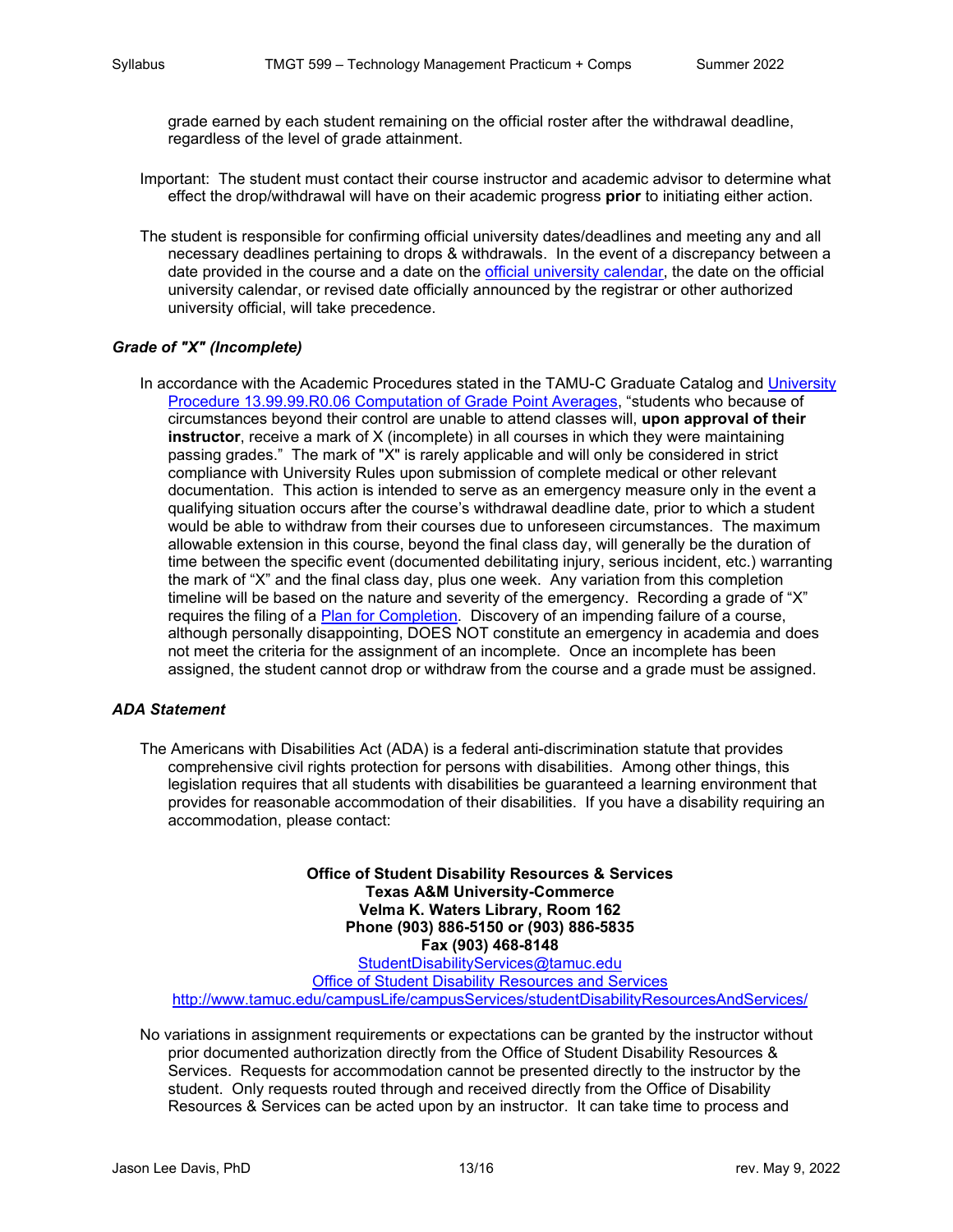implement accommodations, so if you qualify and think there is any possibility you might need to request them during the course, it is advisable to contact the Student Disability Resources & Services office at the beginning of the semester to establish a relationship with one of their advisors.

#### *Non-Discrimination Statement*

Texas A&M University-Commerce will comply in the classroom, and in online courses, with all federal and state laws prohibiting discrimination and related retaliation on the basis of race, color, religion, sex, national origin, disability, age, genetic information, or veteran status. Further, an environment free from discrimination on the basis of sexual orientation, gender identity, or gender expression will be maintained.

## *Mental Health & Well-Being*

The Counseling Center at A&M-Commerce, located in the Halladay Building, Room 203, offers counseling services, educational programming, and connection to community resources for students. Students have 24/7 access to the Counseling Center's crisis assessment services by calling 903-886-5145. For more information regarding Counseling Center events and confidential services, please visit [www.tamuc.edu/counsel](http://www.tamuc.edu/counsel)

University Counseling Center: 903-886-5145 National Suicide Prevention Lifeline: 1-800-273-8255<br>University Police (in case of imminent danger): 903-886-5111 (or 9-1-1) University Police (in case of imminent danger):

## *University Guidance for Students on Campus during Coronavirus (COVID-19) Pandemic*

Please, monitor announcements provided on the University Homepage for updated information, advisories, directions, and requirements pertaining to A&M Commerce's response to the ongoing COVID 19 pandemic. [https://www.tamuc.edu](https://www.tamuc.edu/)

#### *Research Studies/Human Subjects*

Refer to the **Texas A&M University-Commerce** Rules & Procedures [15.00.01.R0.01-Human Subject](http://www.tamuc.edu/aboutUs/policiesProceduresStandardsStatements/rulesProcedures/15ResearchPrograms/15.99.01.R1.pdf)  [Protection](http://www.tamuc.edu/aboutUs/policiesProceduresStandardsStatements/rulesProcedures/15ResearchPrograms/15.99.01.R1.pdf) & [15.99.03.R1 Ethics in Research, Scholarship, and Creative Work.](http://www.tamuc.edu/aboutUs/policiesProceduresStandardsStatements/rulesProcedures/15ResearchPrograms/15.99.03.R1.pdf)

#### *University Campus Concealed Carry*

Texas Senate Bill - 11 (Government Code 411.2031, et al.) authorizes the carrying of a concealed handgun in Texas A&M University-Commerce buildings only by persons who have been issued and are in possession of a Texas License to Carry a Handgun. Qualified law enforcement officers or those who are otherwise authorized to carry a concealed handgun in the State of Texas are also permitted to do so. Pursuant to Penal Code (PC) 46.035 and A&M-Commerce Rule 34.06.02.R1, license holders may not carry a concealed handgun in restricted locations. For a list of locations, please refer to please refer to the [Carrying Concealed Handguns On Campus](http://www.tamuc.edu/aboutUs/policiesProceduresStandardsStatements/rulesProcedures/34SafetyOfEmployeesAndStudents/34.06.02.R1.pdf) document and/or consult your event organizer.

Web URL:

[http://www.tamuc.edu/aboutUs/policiesProceduresStandardsStatements/rulesProcedures/34Safe](http://www.tamuc.edu/aboutUs/policiesProceduresStandardsStatements/rulesProcedures/34SafetyOfEmployeesAndStudents/34.06.02.R1.pdf) [tyOfEmployeesAndStudents/34.06.02.R1.pdf](http://www.tamuc.edu/aboutUs/policiesProceduresStandardsStatements/rulesProcedures/34SafetyOfEmployeesAndStudents/34.06.02.R1.pdf)

Pursuant to PC 46.035, the open carrying of handguns is prohibited on all A&M-Commerce campuses. Report violations to the University Police Department at 903-886-5868 or 9-1-1.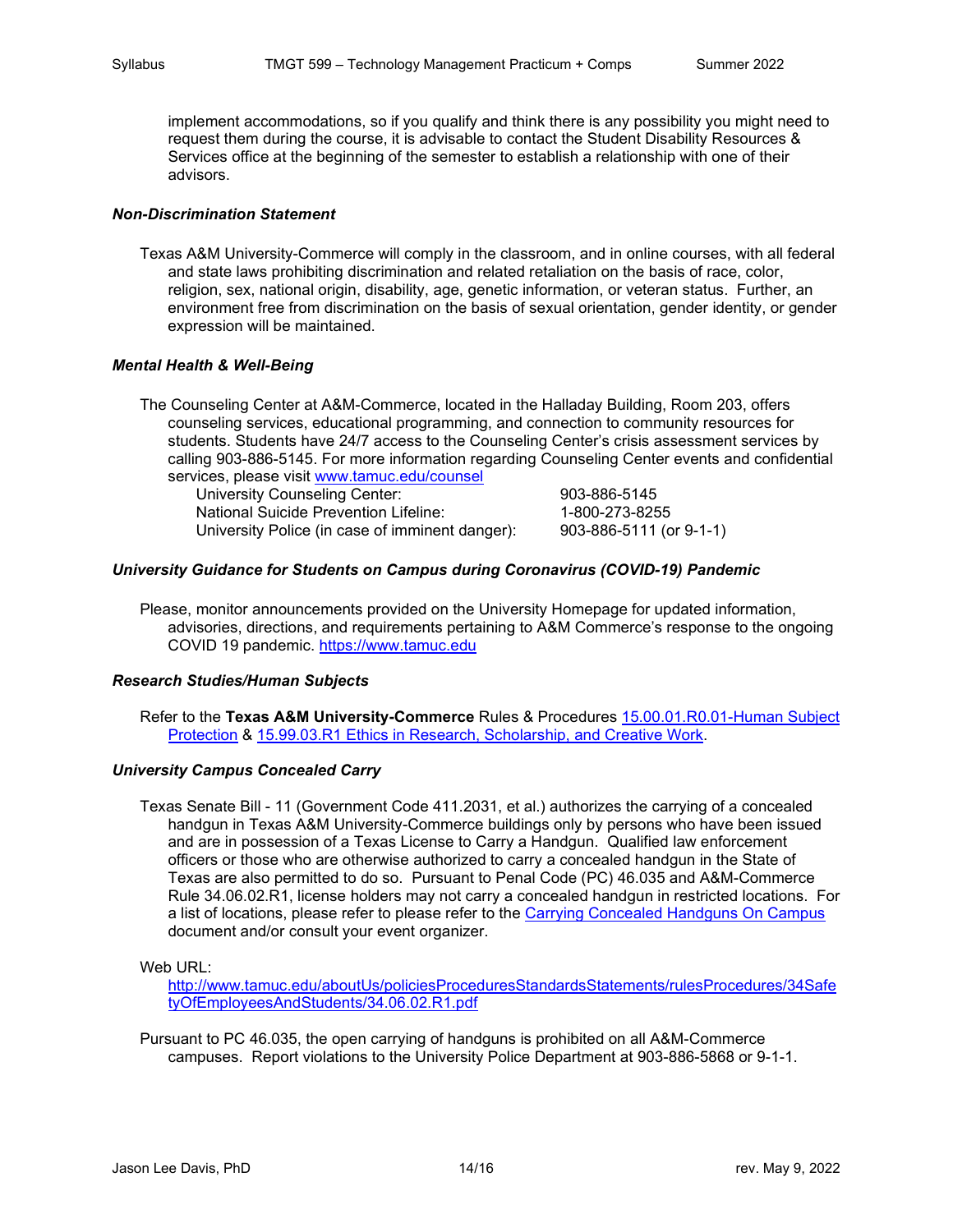#### *Student Conduct/Citizenship*

- All students enrolled at the University shall follow the tenets of common decency and acceptable behavior conducive to a positive learning environment. The Code of Student Conduct is described in detail in the [Student Guidebook.](http://www.tamuc.edu/student_guidebook/Student_Guidebook.pdf) [http://www.tamuc.edu/student\\_guidebook/Student\\_Guidebook.pdf](http://www.tamuc.edu/student_guidebook/Student_Guidebook.pdf)
- Students should also consult the Rules of Netiquette for more information regarding how to interact in an online forum: [Netiquette](http://www.albion.com/netiquette/corerules.html) <http://www.albion.com/netiquette/corerules.html>
- Students are expected, at all times, to recognize constituted authority, to conform to the ordinary rules of good conduct, to be truthful, to respect the rights of others, to protect private and public property, and to make the best use of their time and effort toward the educational process.
- All students' work in this class will be evaluated and scored fairly and impartially based on the quality of work submitted and strict adherence to assignment guidelines. It is improper conduct to contact an instructor to ask that work be reconsidered to earn a particular grade after grades have been posted to the class gradebook and/or to the registrar. Grades assigned are a reflection of the scores earned by the student, not a random or negotiable assignment by the instructor. If a particular grade is desired or necessary, it is the student's **sole** responsibility to fully participate in the class and submit work of sufficient quality to legitimately earn that grade.
- At no time is a student allowed to exchange dialog with, make requests of, or make implications to a member of faculty that could be construed as a request for, or expectation of, preferential or differential treatment among members of a class. A student may not place an instructor in a position in which there is an expectation by the student that (s)he will be evaluated, assessed, or given consideration in a manner inconsistent with that of the entire class. All students within a class will be held to an identical standard of expectation and assessment, within the law.

#### *This Syllabus and the Syllabus Change Procedure*

This syllabus constitutes the contractual document between faculty and students in the course. A student's continued enrollment in the course following the posting of the final, official syllabus at the beginning of the term signifies the student's understanding of and complete acceptance of this contract and the procedures, requirements, and evaluation criteria contained herein. Any student not accepting this syllabus is to immediately drop this course. The syllabus identifies credit-earning activities for which you will be responsible to submit in the course. The occasion of a need to vary from the original syllabus is rare; however, unforeseen circumstances and logistical issues could arise during the course of a semester that necessitates a minor modification in the originally planned activities or procedures. Changes to a syllabus are not made without sufficient justification and assurance that any changes implemented would not impact the students' ability to complete the course. Any variations that may be determined necessary during the course by the instructor will be appropriately announced in the courseware along with relevant information pertaining to the modification and an updated version of the syllabus will be provided.

## **INSTRUCTOR SCHEDULE / COURSE OUTLINE / COURSE SCHEDULE**

My schedule is available in the course and maintained on my public website at: <http://faculty.tamuc.edu/jdavis/schedule/>

Contact me via email as my presence on campus and face-to-face meetings are expected to be extremely limited during the present health crisis.